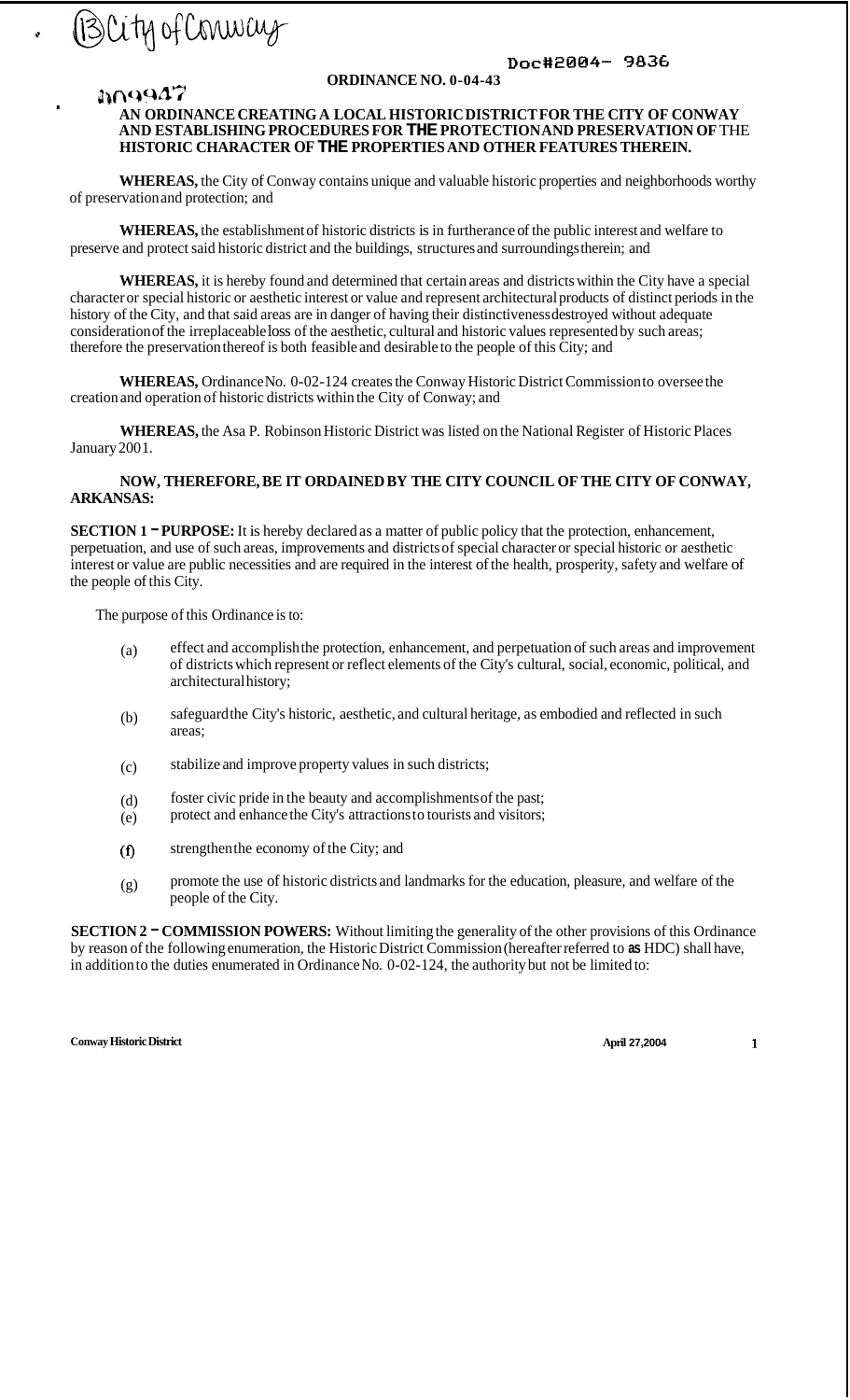- adopt design review guidelines to be used when considering Certificate of Appropriateness  $(a)$ applications, These guidelines will be based upon the Secretary of Interior's Standards for Rehabilitation (included with this ordinance as Attachment A) adapted specifically to the City of Conway. Further, these guidelines must be approved in their entirety by the Conway City Council both in their initial form and in all future amendments thereto;
- conduct surveys and studies of neighborhoods, areas, places, structures, objects and improvements  $(b)$ within the City of Conway for the purpose of determining those of distinctive historic, community, architectural, or archeological interest or value;
- Help facilitate the nomination of buildings, structures, objects and historic districts to the National  $(c)$ Register of Historic Places;
- $(d)$ recommend to the City Council the adoption of Ordinances designating areas as having special historic community or architectural value as "historic district" and add these historic districts to the provisions of this Ordinance;
- keep a register of all properties and structures that have been designated as historically significant  $(e)$ including all information required for each designation;
- $(f)$ obtain the services of qualified persons to direct, advise and assist the Historic District Commission;
- request and receive any appropriate information, cooperation, assistance or studies fiom any City  $(g)$ departments, boards, agencies or commissions and any joint city-county departments, boards, agencies or commissions;
- $(h)$ advise and assist owners of historic properties within historic districts on physical and financial aspects of preservation, renovation, rehabilitation, and reuse, and on procedures for inclusion on the National Register of Historic Places;
- $(i)$ promote the education and understanding of Conway's heritage;
- hold public hearings to review applications for certificates of appropriateness;  $(j)$
- periodically review the Conway Zoning Ordinance and recommend to the Planning Commission and  $(k)$ the City Council any amendments appropriate for the protection and continued use of property within historic districts;
- $(1)$ review and make recommendations to the Planning Commission on all conditional uses, rezonings, and variances that affect properties within historic districts;
- testify before relevant boards and commissions on any matter affecting architecturally and/or  $(m)$ historically significant properties;
- destroy, exchange or otherwise dispose of in accordance with the law, any materials in its  $(n)$ possession, except borrowed materials, which it may find to be worthless or surplus to its needs;
- establish and make reasonable charges for furnishing copies of materials in its possession or for  $(0)$ sales of historic memorabilia or signs;
- expend any moneys arising from grants, contributions or gratuities, and receive bequests or  $(p)$ donations of real or personal property and convert into money any such property which cannot be used in the form received, and expend the same for any of the functions performable by it; constrained by the financial policies of the City and subject to City Council approval;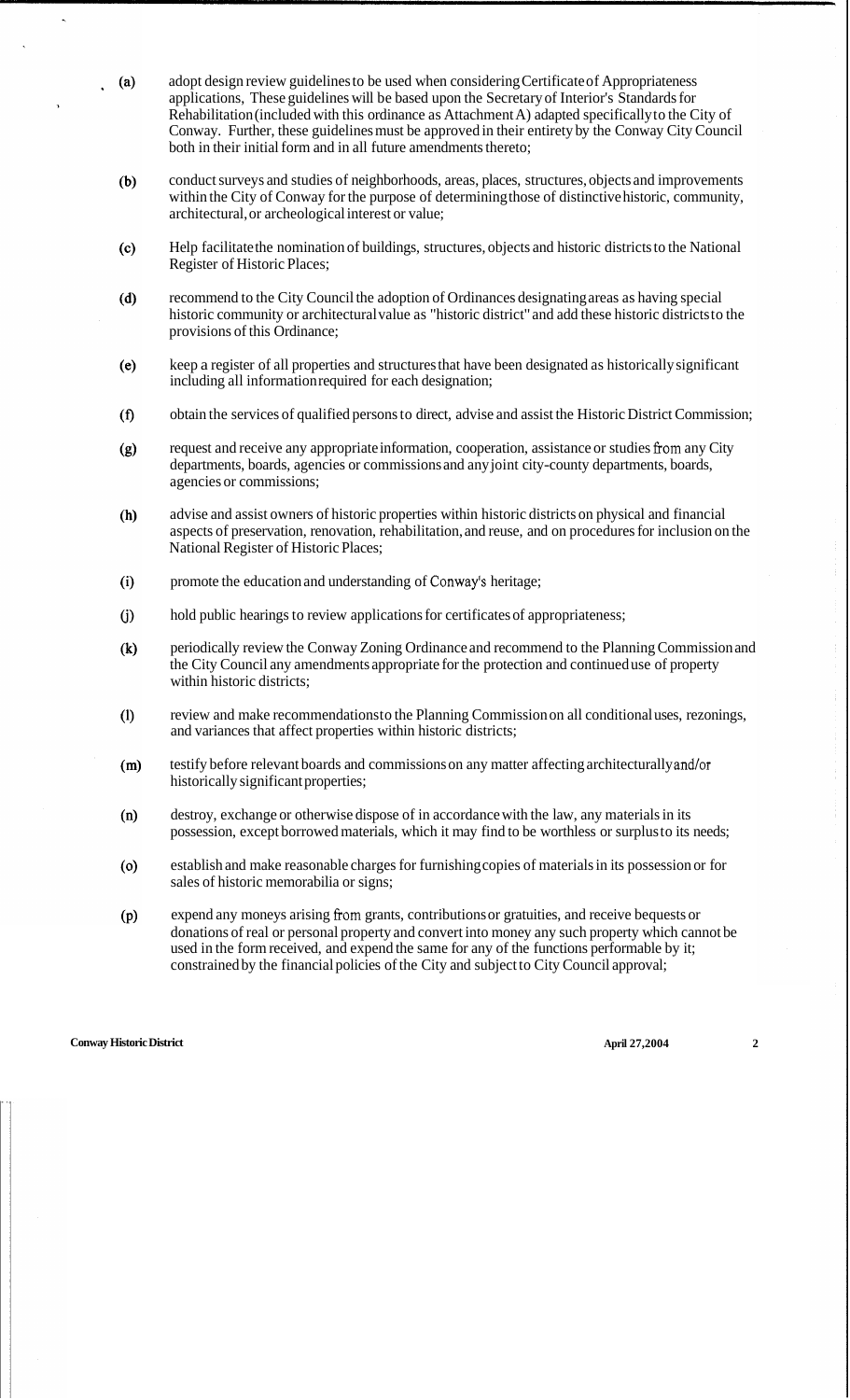- **(4)** cooperate with the Arkansas Historic Preservation Program, historical associations and other nonprofit organizations devoted to the history of this city and state;
- (r) take such other action, not inconsistent with law, as it shall deem necessary in the performance of any of its functions; and

**SECTION 3** - **ROBINSON HISTORIC DISTRICT:** The Historic District, **as** listed on the National Register of Historic Places, January 2001, shall consist of that area of the City shown on Exhibit **1,** which is attached hereto and made a part hereof.

The Robinson Historic District in Conway, Arkansas, is more particularly described as follows:

Beginning at a point at the northeast corner of the property line of **1504** Prince Street, the boundary runs due south along the centerline of Faulkner Street to the centerline of the intersection of Faulkner Street and Robinson Avenue. The boundary then turns and runs west along the centerline of Robinson Avenue to the intersection of Robinson Avenue and Center Street. At this junction, the boundary turns to run south along Center Street to the rear property lines of the southern side of Robinson Avenue through the 1900 block. At the southwest corner of the rear (south) property line of **193 1** Robinson Avenue, the boundary **turns** and runs north along the center line of Watkins Street to its intersection with Robinson Avenue, then turns west and runs to the point where rear (west) property lines of houses on the west side of the 800 block of Watkins Street intersect with Robinson Avenue. The boundary then runs north along the rear (west) property lines of the west side of the 800 block of Watkins Street to Caldwell Street. The boundary then continues to run north to the northwest corner of the property line of 2010 Caldwell Street. The boundary then runs east along rear (north) property lines of buildings on the north side of Caldwell Street beginning at the rear of 2010 Caldwell running east to **1808** Caldwell. At the northeast corner of the property line of **1808** Caldwell, the boundary intersects with Davis Street. At this point, the boundary turns and runs north along the center line of Davis Street to the northwest corner of the property line of 1720 Prince Street where it turns to run east along rear (north) property lines of houses and buildings on the north side of Prince Street fiom the 1700 block east to the point of boundary origin at the northeast corner of the property line of **1504** Prince Street. (Attachment B)

#### **SECTION 4** - **DEFINITIONS:**

Unless specifically defined below, words or phrases shall have the same meaning, they have in common usage.

**ADAPTIVE USE** - Rehabilitation of a historic structure for use other than its original use such as a residence converted into offices.

**ADDITION** - New construction added to an existing building or structure.

**ALTERATION** • Any project involving change of or addition to an existing building as it pertains to exterior of the building as viewable from a public right of way

**AREA OF INFLUENCE** - The affected area to be notified for a public hearing as determined by a specific type of construction, alteration, restoration, moving or demolition as described in the individual categories found in the guidelines for review adopted by the Historic District Commission.

**BUILDING** - Any structure having a roof supported by columns or walls for the housing or enclosure of persons or animals.

**CERTIFICATE OF APPROPRIATENESS** - A document awarded by the Historic District Commission allowing an applicant to proceed with a proposed rehabilitation, renovation, preservation, alteration, demolition, or new construction in a designated area or site, following a determination of the proposal's suitability according to applicable criteria.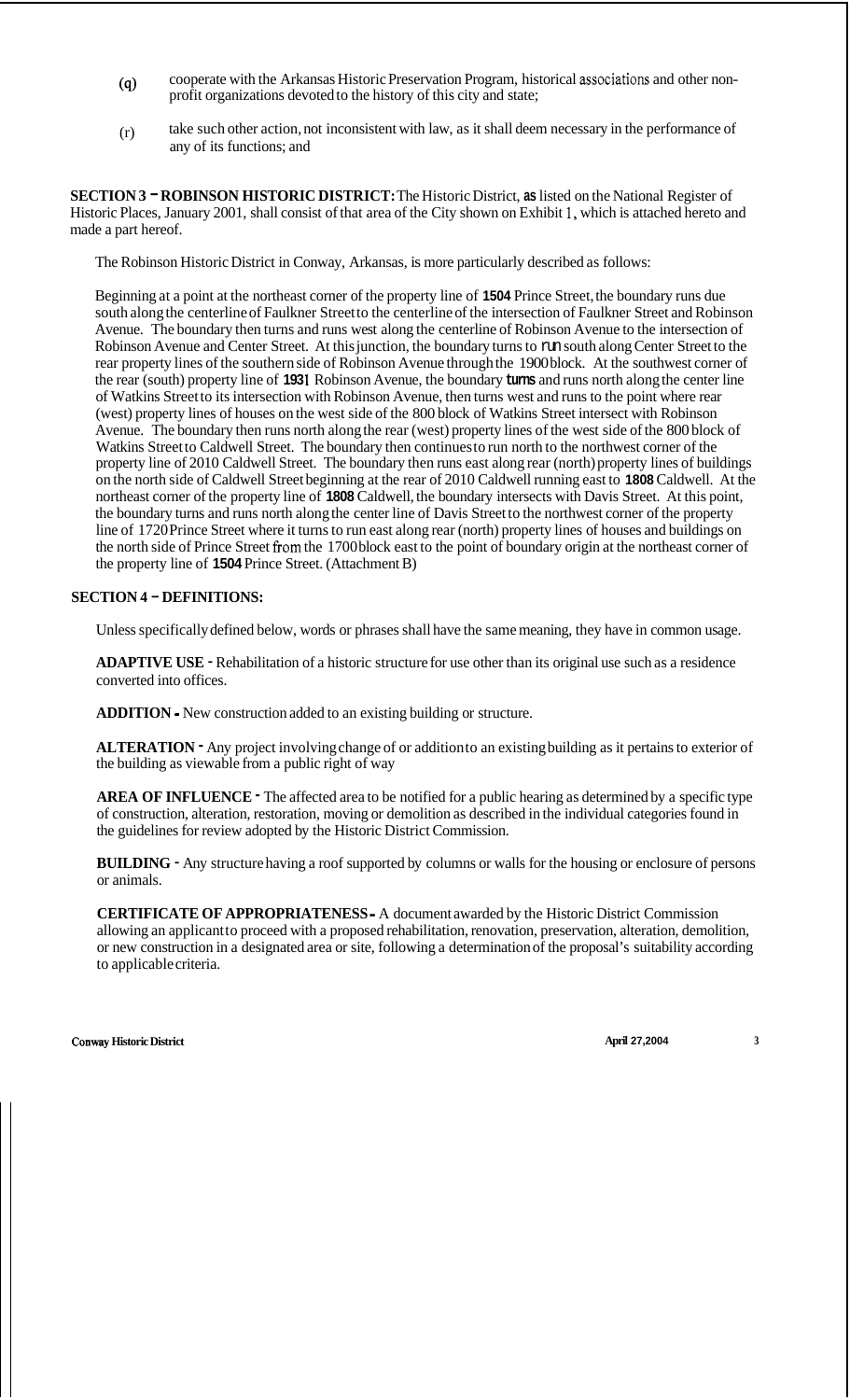**CERTIFICATE OF ECONOMIC HARDSHIP** - A certificate issued by the Historic District Commission waiving the requirement for a Certificate of Appropriateness due to significant financial constraints of the property owner.

**CHARACTER** - The qualities and attributes of any structure, site, street or district.

**CONTEMPORARY** - Reflecting characteristics of the current period. Contemporary denotes characteristics which illustrate that a building, structure, or detail was constructed in the present or recent past rather than being imitative or reflective of a historic design.

**DETAILING** - Architectural aspects that, due to particular treatment, draw attention to certain parts or features of a building.

**DEMOLITION -** Any act which destroys in whole or in part a building or structure.

**DEMOLITION BY NEGLECT** - The destruction of a building or structure through abandonment or lack of maintenance.

**DESIGN GUIDELINES** - Criteria developed by preservation commissions to identify design concerns in an area and to help property owners ensure that rehabilitation and new construction respect the character of designated buildings and districts.

**ELEMENT** - A material part or detail of a site, structure, street, or district.

**ENTRANCE AREA** - The area of access to the interior of the building including the design, location, and materials of all porches, stairs, doors, transoms, and sidelights.

**EXTERIOR ARCHITECTURAL FEATURES** • The architectural style, design, and general arrangement of the exterior of a structure, including the kind and texture of the building material and the type and style of all windows, doors, light fixtures, signs, and other appurtenant fixtures.

**FACADE** - A face of a building.

**HEIGHT** - The vertical distance as measured through the central axis of the building from the elevation of the lowest finished floor level to the highest point of the building.

**HISTORIC DISTRICT** - **A** geographically definable area with a significant concentration of buildings, structures, sites, spaces, or objects unified by past events, physical development, design, setting, materials, workmanship, sense of cohesiveness or related historical and aesthetic associations. The significance of a district may be recognized through listing in a local, state, or national register and may be protected legally through enactment of a local historic district ordinance administered **by** a historic district commission. For the purpose of this ordinance, "Historic District" shall refer to the local ordinance historic district created herein, unless specifically noted.

**LANDMARK** - **A** building, structure, object or site which is identified **as** a historic resource of particular significance.

**MASSING** - Volume, magnitude, or overall size of a building.

**ORDINARY MAINTENANCE - Those improvements, which do not change but simply upgrade a structure.** 

**OWNER OF RECORD** - The person, corporation, or other legal entity listed as owner on the records of Faulkner County.

**PRESERVATION – The maintenance of a property without significant alteration to its current condition.**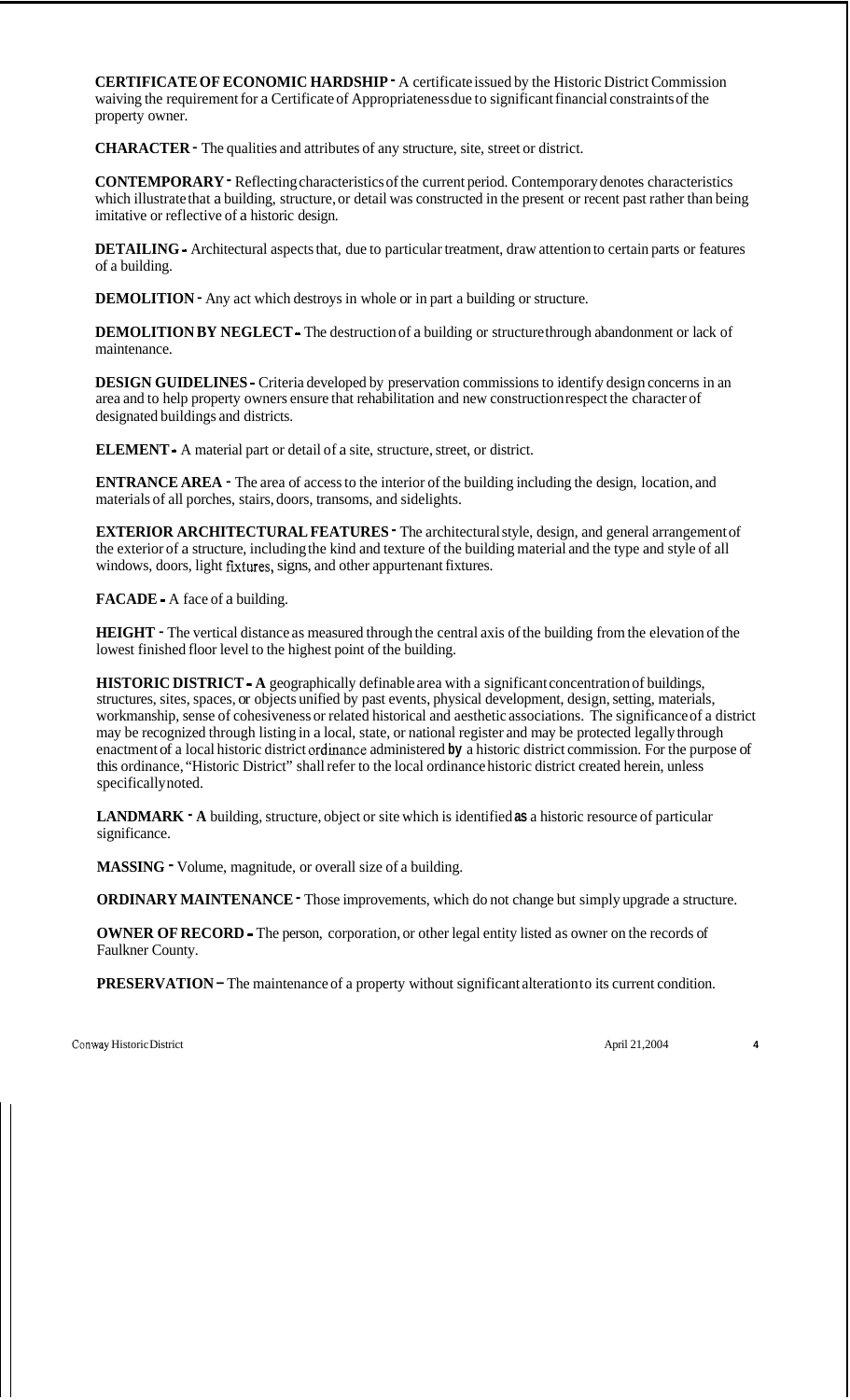**PROPORTION** • Relationship of height to width of the building outline as well as individual components.

**PUBLIC NOTICE** - The classified advertisement of an event, such as a preservation commission meeting, that is published in the local newspaper and posted in the city government building in order to notify the general public of the upcoming event.

**REHABILITATION** - The process of returning a property to a state of utility, through repair or alteration, which makes possible an efficient contemporary use while preserving those portions and features of the property which are significant to its historic, architectural, and cultural values.

**RESTORATION – The process of returning a building to its condition at a specific time period, often to its** original condition.

**RHYTHM** - A harmonious or orderly recurrence of compositional elements at regular intervals, including the location of doors and the placement of windows, symmetrically or asymmetrically and their relative proportion.

**ROOF AREA** - The outside covering of a building or structure extending above the vertical walls including the form, material, and texture of the roof, including the slope, pitch, and spacing of roof covering. Roof area also includes but is not limited to size, design, number, and location of dormers; the design and placement of cornices; and the size, design, material, and location of chimneys.

**SCALE** - The relative dimension, size, degree or proportion of parts of a building to one another or group of buildings.

**SITING -** Location of a building in relationship to the legal boundaries and setbacks, adjacent properties, and the natural conditions of the site. .

**STRUCTURE** -. Any construction, or any production or piece of work artificially built up or composed of parts joined together in some definite manner. That which is built or constructed; an edifice or building of any kind.; excluding but not limited to, electric and cable television distribution and transmission lines, poles and equipment, fire hydrants and wastewater collection manholes.

**TEXTURE** - The visual or tactile surface characteristics created by shape, arrangement, and distribution of the component materials.

WALL AREAS **-** The vertical architectural member used to define and divide space. This includes but is not limited to kind, texture, and exposure of wall sidings and trims and the location, number, and design of all window and door openings.

**SECTION 5** - **CERTIFICATE OF APPROPRIATENESS REQUIRED:** No building or structure, including but not limited to masonry walls, fences, light fixtures, steps and paving, other appurtenant fixtures, or other elements viewable from the public right of way set forth in design guidelines shall be erected, altered, restored, moved, or demolished within said Historic District until after an application for a Certificate of Appropriateness as to the exterior architectural features has been submitted to and approved by the HDC.

- (a) No building permit or other permit shall be granted for purpose of constructing or altering structures until an application for a Certificate of Appropriateness as to the exterior architectural features has been submitted to and approved by the HDC.
- (b) A Certificate of Appropriateness shall be required whether or not a building permit is required.
- (c) **In** its deliberations under this Ordinance, said HDC shall not consider interior arrangement or use.

**SECTION <sup>6</sup>**- **DETERMINATION ON AN APPLICATION:** Within a reasonable amount of time, not to exceed thirty (30) days after the filing of an application for a Certificate of Appropriateness, the HDC shall make a preliminary determination **as** to the properties, if any that will be materially affected by any of the changes proposed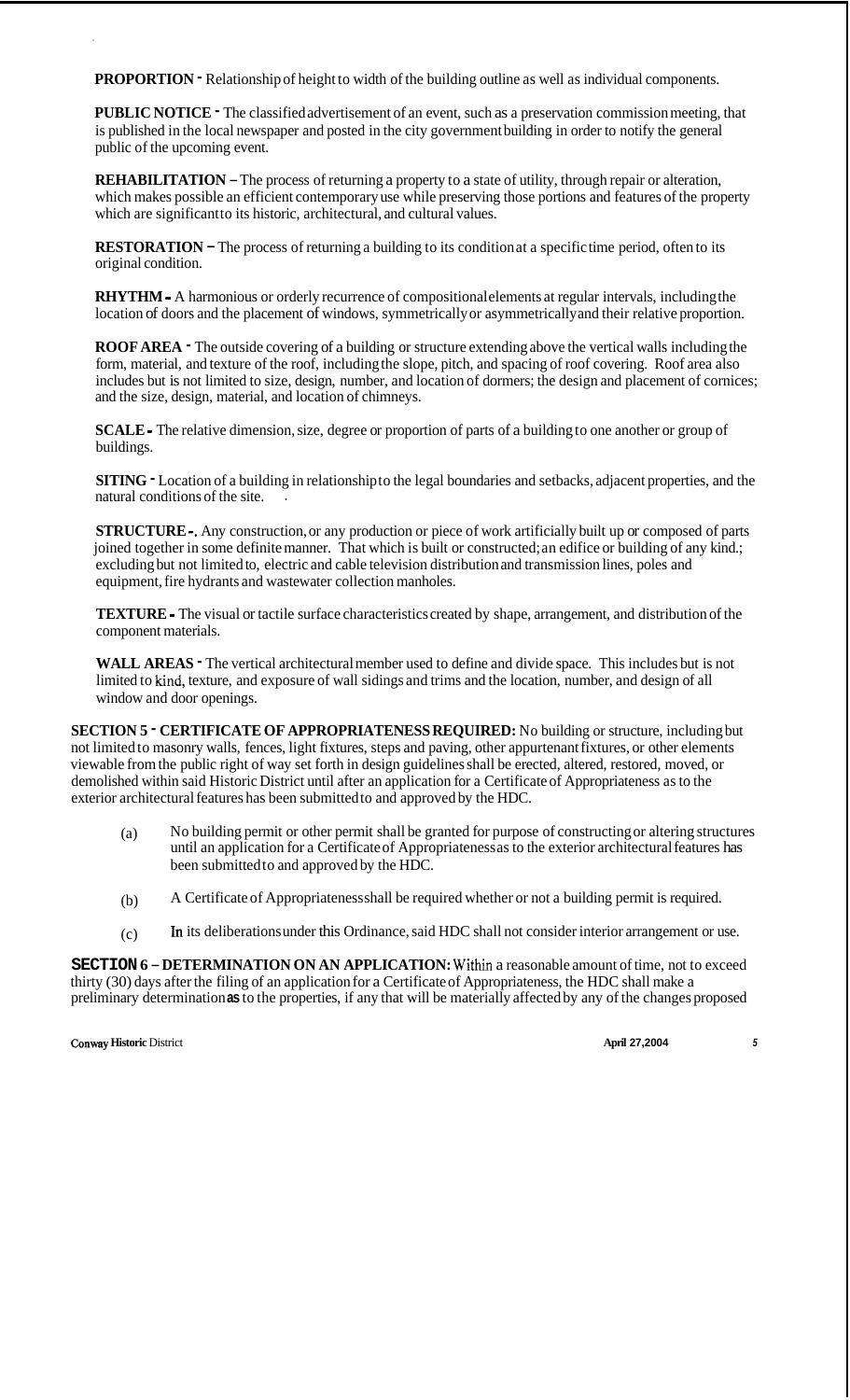in said application. The HDC shall promptly send by mail, postage prepaid, to the applicant and to the owners of all such affected properties, a notice of hearing to be held by the HDC on said application. A notice of the public hearing shall be published at least one (1) time in a newspaper having circulation throughout the City of Conway a minimum of fifteen (15) days prior to the hearing. The hearing shall be held no later than 60 days after the initial application.

(a) The HDC, at the public hearing, shall hear all persons desiring to present information regarding the application. The HDC shall act on such application for Certificate of Appropriateness within 30 *days.* The HDC shall determine whether the restoration, rehabilitation, renovation, preservation, alteration, construction, moving or demolition of buildings, structures, or appurtenant fixtures involved will be appropriate to the preservation of the Historic District. If the HDC determines that a certificate of appropriateness should not be issued, it shall place upon its records the reasons for such determination. The HDC shall immediately notify the applicant of its determination.

(b) the Historic District shall respect and relate to the special character of the making its determination, the HDC shall consider without criteria within the context of Secretary of Interior's Proposed repairs, alterations, new construction, moving, or demolition in District. In being limited to the following

Standards for Rehabilitation adapted specifically to Conway:

- 1. The purpose of this Ordinance;
- 2. The architectural or historic value or significance of a building and its relationship to the surrounding area;
- 3. The general compatibility of proposed changes; and
- **4.** Any other factor, including visual and aesthetic, considered pertinent.
- (c) The HDC shall encourage proposed changes, which reflect the original design of the structure, based on photographs, written description, or other historical documentation, and may be guided by the following preferences:
	- 1. It is preferable to preserve by maintenance rather than to repair original features of the building.
	- 2. It is preferable to repair rather than to reconstruct if possible.
	- 3. It is preferable to restore by reconstruction of original features (not limited to original materials) rather than to remove or remodel.
	- **4.** Contemporary design shall not be excluded from consideration.
- (d) When evaluating the general compatibility of alterations to the exterior of any building in the Historic District, the HDC shall consider, but not be limited to, the following factors within the building's area of influence within the context of Secretary of the Interior Standards of Rehabilitation adopted specifically to Conway:
	- 1. Siting
	- 2. Height
	- 3. Proportion
	- **4.** Rhythm
	- *5.* Roofarea
	- 6. Entrancearea
	- 7. Wall areas
	- 8. Detailing
	- 9. Facade
	- 10. Scale
	- **11.** Massing
- (e) New construction shall be judged on its compatibility with the existing neighborhood and area of influence.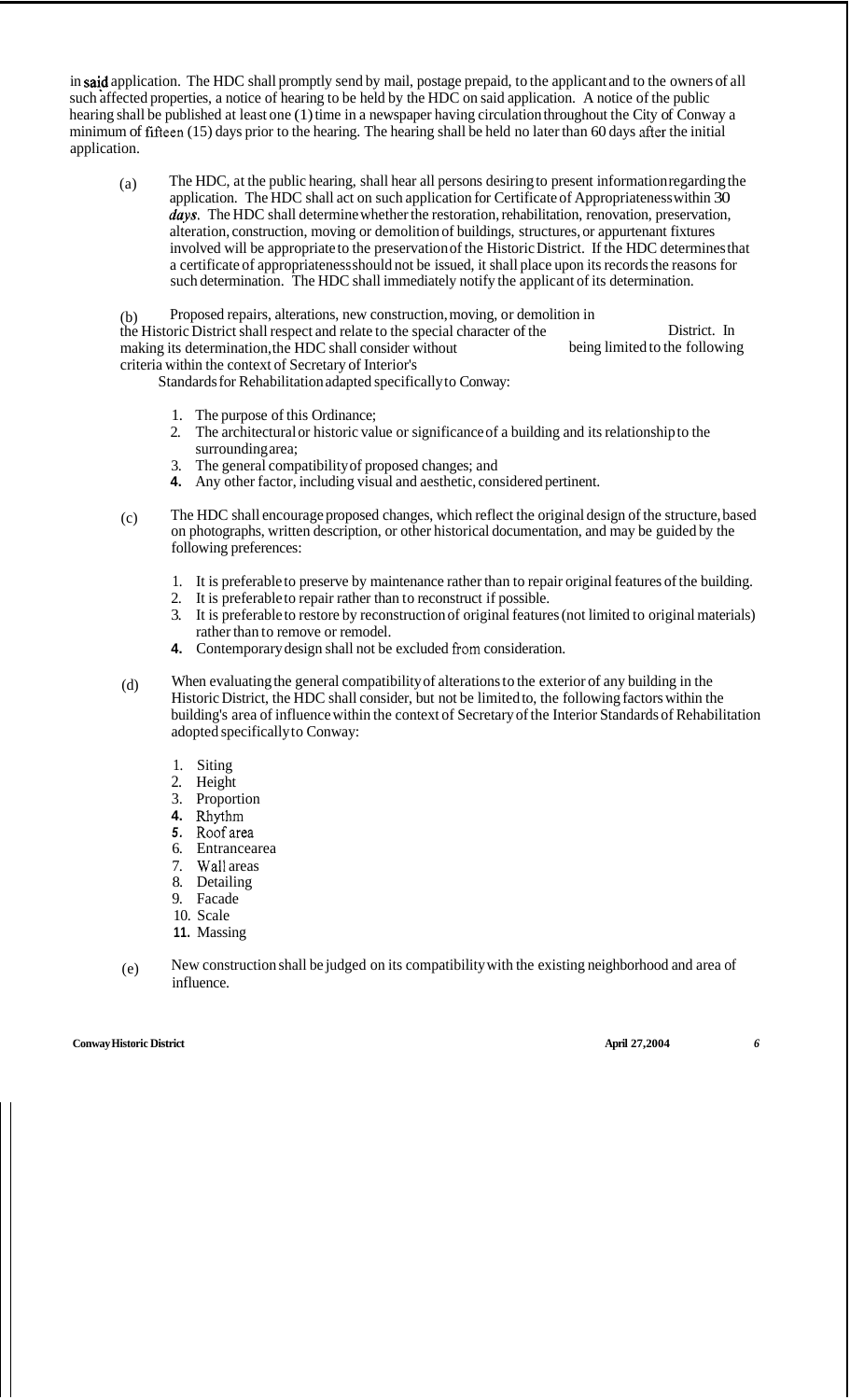- (f) Additions to existing buildings shall be judged in the same manner as new construction and shall complement the design of the original building.
- **(g)** No change shall be made in the scope of work for any building permit after issuance of a Certificate of Appropriateness without resubmitting to the HDC and receiving approval in the same manner as provided above.

### **SECTION 7** - **DEMOLITION:**

- $(a)$  If the application for a Certificate of Appropriateness involves the demolition of a building, which the HDC initially determines to be an inappropriate demolition, then the HDC may defer the matter until such time **as** it has had an opportunity to consider the following alternatives to the demolition of subject property:
	- 1. Sources of funding for preservation and restoration activities if lack of such funds is the reason for the request to demolish.
	- **2.** Adaptive use changes.
	- 3. *An* attempt to find a purchaser for the property who would maintain the building in a suitable and acceptable manner.
	- **4.** The feasibility of moving the building to another appropriate location.
	- *5.* Any such other solution as may be deemed advisable and in keeping with the spirit and intent of this Ordinance.
- (b) The owner or other person having legal custody of any building or structure within a historic district shall keep the structure properly maintained and repaired in order to prevent demolition by neglect. However, during the time as determined by the criteria outlined in Section 9 herein the HDC is considering any one of the alternatives above, progress reports shall be made by the HDC and/or its staff at its regularly scheduled meeting. If, at the expiration of six (6) calendar months from the date of the first public hearing of an application for demolition, the HDC has not found a viable alternative to the demolition of the property, the HDC shall reschedule the matter for public hearing requiring notices as aforesaid, and upon said public hearing, make its final determination as to the application. In such cases, the public hearing for final determination shall be held within one **(1)**  calendar month after the expiration of the six (6) months from the date of the first public hearing; and at the second public hearing, the HDC may hear such matters as are considered necessary or desirable to be fully advised of all facts and circumstances pertaining to the proposed demolition. At **the** second public hearing, **the** HDC may immediately announce its decision or take the matter under advisement to its next regularly scheduled meeting but in no event longer than two (2) calendar months after the expiration of the six-month period after the first public hearing. If the HDC has rendered no decision on the application for demolition within two (2) calendar months after the expiration of the six (6) months following the first public hearing, the HDC shall consider the application as having been approved and shall issue a Certificate of Appropriateness.

(c)Provided, that this ordinance shall not apply to any ordinances or amendments thereto enacted by the City of Conway pursuant to the authority of A.C.A. **14-56-203** regarding the razing and removal of dilapidated buildings.

**SECTION 8** - **ECONOMIC HARDSHIP:** In addition to considering, the matters brought to the attention of the HDC and the criteria set out above, the HDC may determine that failure to issue a Certificate of Appropriateness will create a substantial financial hardship to the applicant.

- (a) It shall be incumbent on the applicant to demonstrate financial hardship to the HDC.
- (b) If the property is a significant historic and community resource, the HDC may invoke up to a ninety (90) day delay of proposed work. During this period of delay, the HDC shall propose suitable alternatives to the proposed work for the applicant to investigate. The applicant, with the assistance of the HDC and/or City staff, shall investigate the feasibility of the proposed alternatives, and report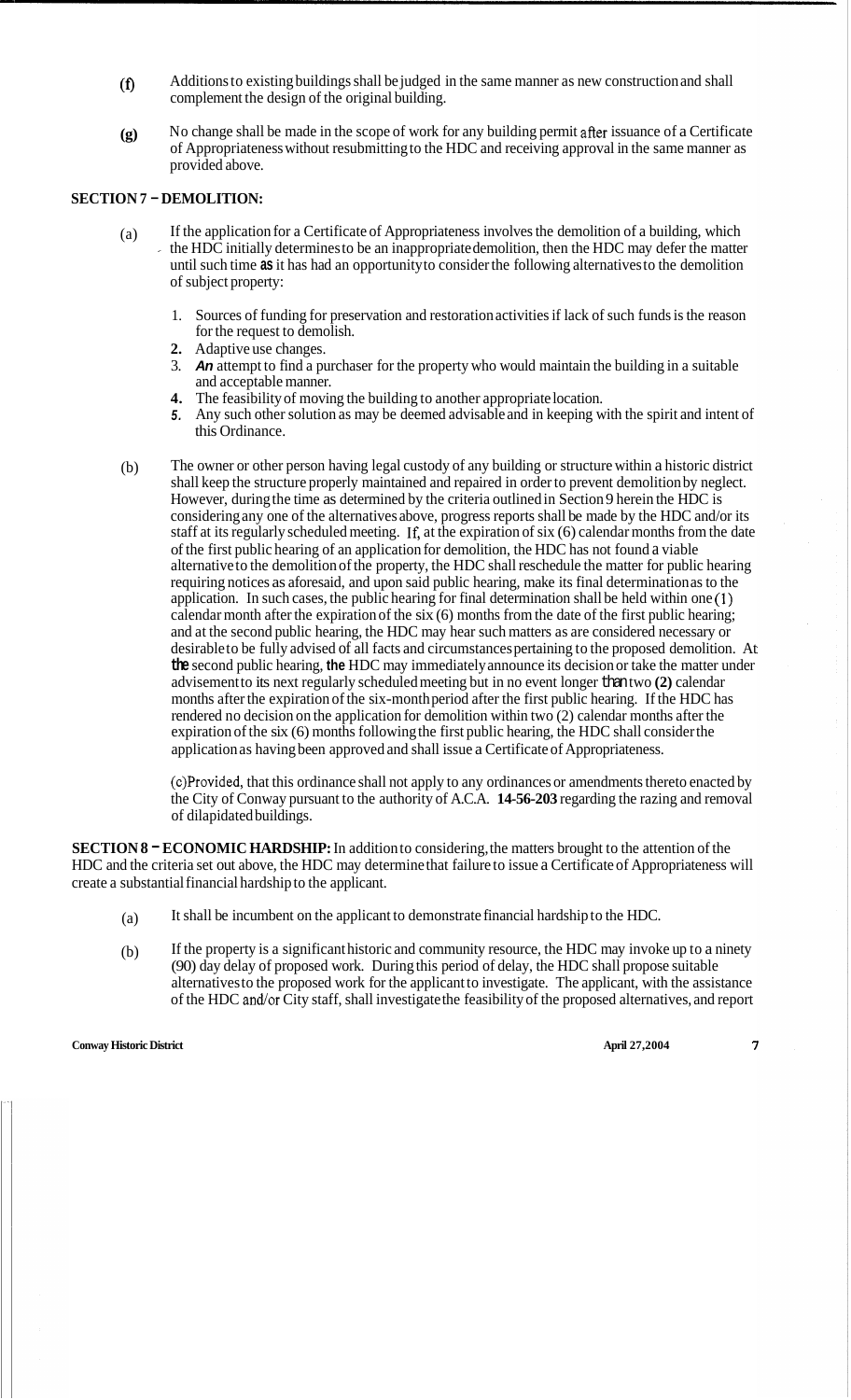their findings to the HDC. If the applicant fails such, the HDC may consider this failure in their deliberations.

(c) If, after the end of the ninety (90) day delay period, no reasonable use can be found or economic return can be obtained and there has been no substantial detriment to the Historic District, the HDC may issue a Certificate of Economic Hardship approving the proposed work. If the HDC finds otherwise, it shall deny the application for Certificate of Economic Hardship, and record in its records the reasons therefore.

**SECTION 9** - **MAINTENANCE AND REPAIR:** The owner or other person having legal custody of any building or structure within a historic district shall keep the structure properly maintained and repaired. It will be the responsibility of such owners to repair a structure if it is found to have deterioration, within the context of Secretary of the Interior Standards of Rehabilitation adopted specifically to Conway including but not limited to:

- a. The deterioration of exterior walls or other vertical supports;
- b. The deterioration of external chimneys;
- C. The deterioration of roofs or other horizontal members;
- d. The deterioration or crumbling of exterior plasters or mortar;
- e. The ineffective waterproofing of exterior waIls, roofs, foundations, including broken windows or doors;
- f. The peeling of paint, rotting, holes and other forms of decay;
- g. The lack of maintenance of surrounding environment, e.g. fences, gates, sidewalks, steps, signs, and ancillary structures.
- h. The deterioration of any feature so **as** to create or permit the creation of any hazardous or unsafe condition or conditions.

The HDC may notify the property owner of any violations of these maintenance requirements by mail, giving details of the violation along with a time period no shorter than 60 days but longer as required for remedy of the violation and consequences of failure to remedy the violation.

### **SECTION 10** - **WORK NOT REQUIRING A CERTIFICATE OF APPROPRIATENESS:**

- (a) Nothing in this Ordinance shall be construed to prevent the ordinary maintenance or repair of any exterior architectural feature in the Historic District, which does not involve a change in design, materials, or outer appearance. Such ordinary maintenance will not require a Certificate of Appropriateness.
	- 1. For the purposes of this Ordinance, proposed work consisting only of a change in exterior paint colors shall be considered ordinary maintenance.
- (b) This Ordinance shall not prevent the restoration, rehabilitation, renovation, preservation, alteration, construction, or demolition of any such feature that the building inspector or similar agent of the City shall certify is required for the public safety. In emergency situations, threatening life, limb, or significant property damage, work may be performed without a Certificate of Appropriateness.
- (c) This Ordinance shall not prevent the restoration, rehabilitation, renovation, preservation, alteration, construction, or demolition of any such feature under a permit issued by a building inspector or similar agent of the City prior to the effective date of the establishment of said Historic District.

**SECTION 11** - **APPLICABILITY TO CITY AND UTILITIES:** Structures erected and/or maintained by the City of Conway and by public utility companies within historic districts shall be subject to the provisions of this Ordinance. The HDC shall consider these certificates in accordance with the procedures and standards applicable to individual certificates.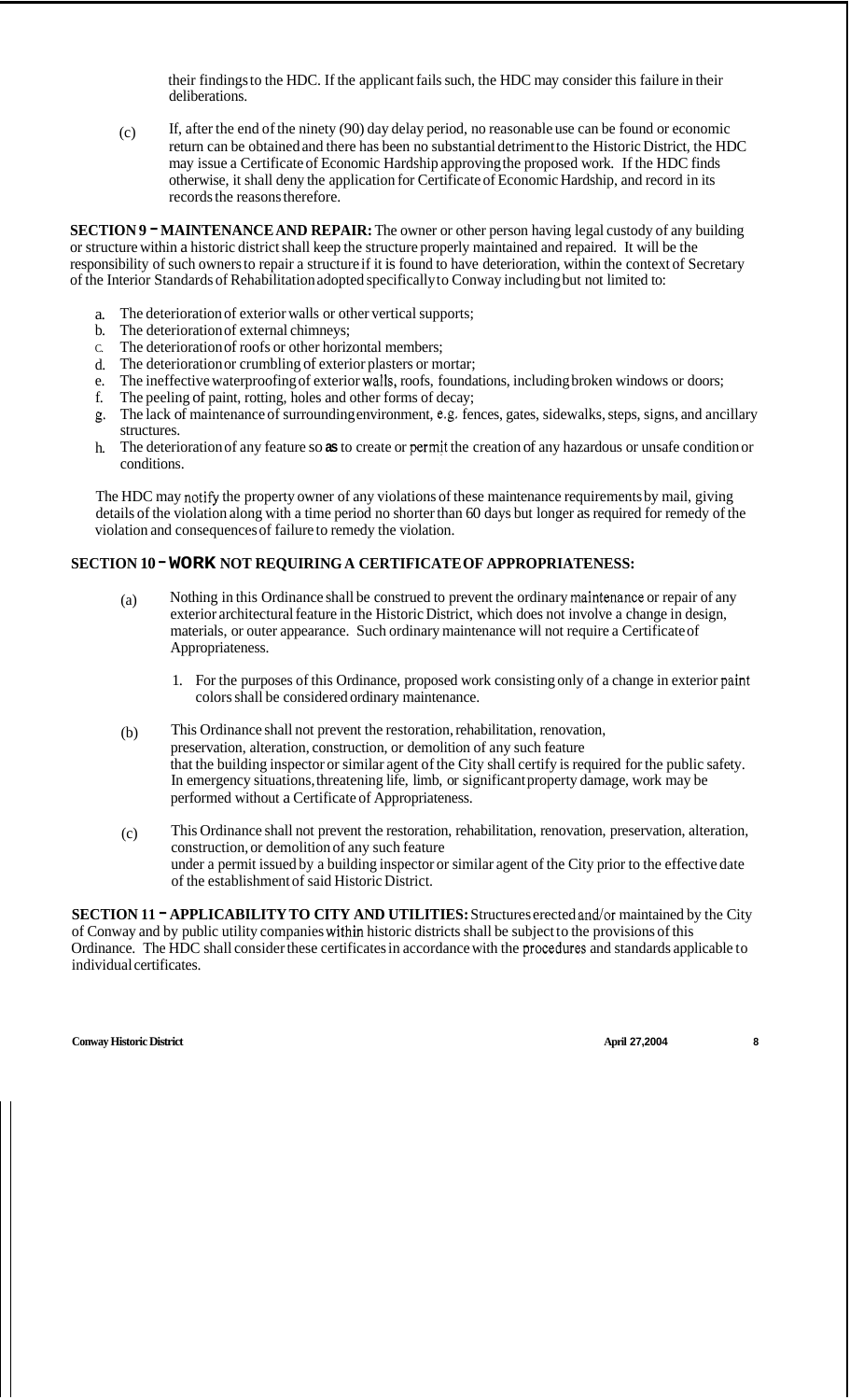**SECTION 12** - **APPEALS:** The HDC may adopt, within its own rules, procedures for addressing aggrieved applikants or reconsidering prior decisions. Any applicant still aggrieved by the determination of the HDC may, within thirty (30) days after the making of such decision, appeal the determination of the HDC to the Circuit Court of Faulkner County, Arkansas. '

**SECTION 13 - ENFORCEMENT:** In the event that work being performed is found not to be in accordance with the Certificate of Appropriateness or upon notification of such fact by the Historic District Commission and/or City staff, the building inspector shall issue a stop work order and all work shall immediately cease. No further work shall be undertaken on the project as long as a stop work order is in effect. Stop work orders and penalties for non-compliance with such will be enforced according to other applicable laws. A decision shall be made by the HDC concerning the stop work order within five *(5)* business days.

Any person who violates any of the provisions of this Ordinance shall be guilty of a misdemeanor, and upon conviction thereof shall be fined ten dollars (\$10.00) to five hundred dollars (\$500) per day, in accordance with state statute. Each day that a violation continues to exist shall constitute a separate offense.

**SECTION 14** - **OTHER ORDINANCES:** All Ordinances and parts of Ordinances in conflict herewith are hereby repealed. This Ordinance is amendatory to the Conway Municipal Code.

**SECTION 15 - STATE LAW:** It is the legislative intent of the Conway City Council to grant to the Conway Historic District Commission authority to the extent allowed under the Arkansas Historic Districts Act, Act **484** of 1963 **as** amended and codified at Arkansas Code Annotated **9** 14- 172- 10 1 et seq. Should Arkansas law hereafter be amended, this Ordinance shall conform to state law.

**SECTION 16** - **EMERGENCY:** The City Council has found and determined that the creation and establishment of a Historic District Commission for the City of Conway is essential in order to assure the preservation of historic districts and buildings related to the history of the City. In consideration of the public interest to be preserved, an emergency is hereby declared to exist and this Ordinance being necessary for the immediate preservation of the public peace, health and safety shall be in full force and effect immediately fiom and after the date of its passage.

PASSED this 27" day of April 2004

APPROVED:

Mayor Tab Townsell

ATTEST:

Mill O Granatt

City Clerk Michael 0. Garrett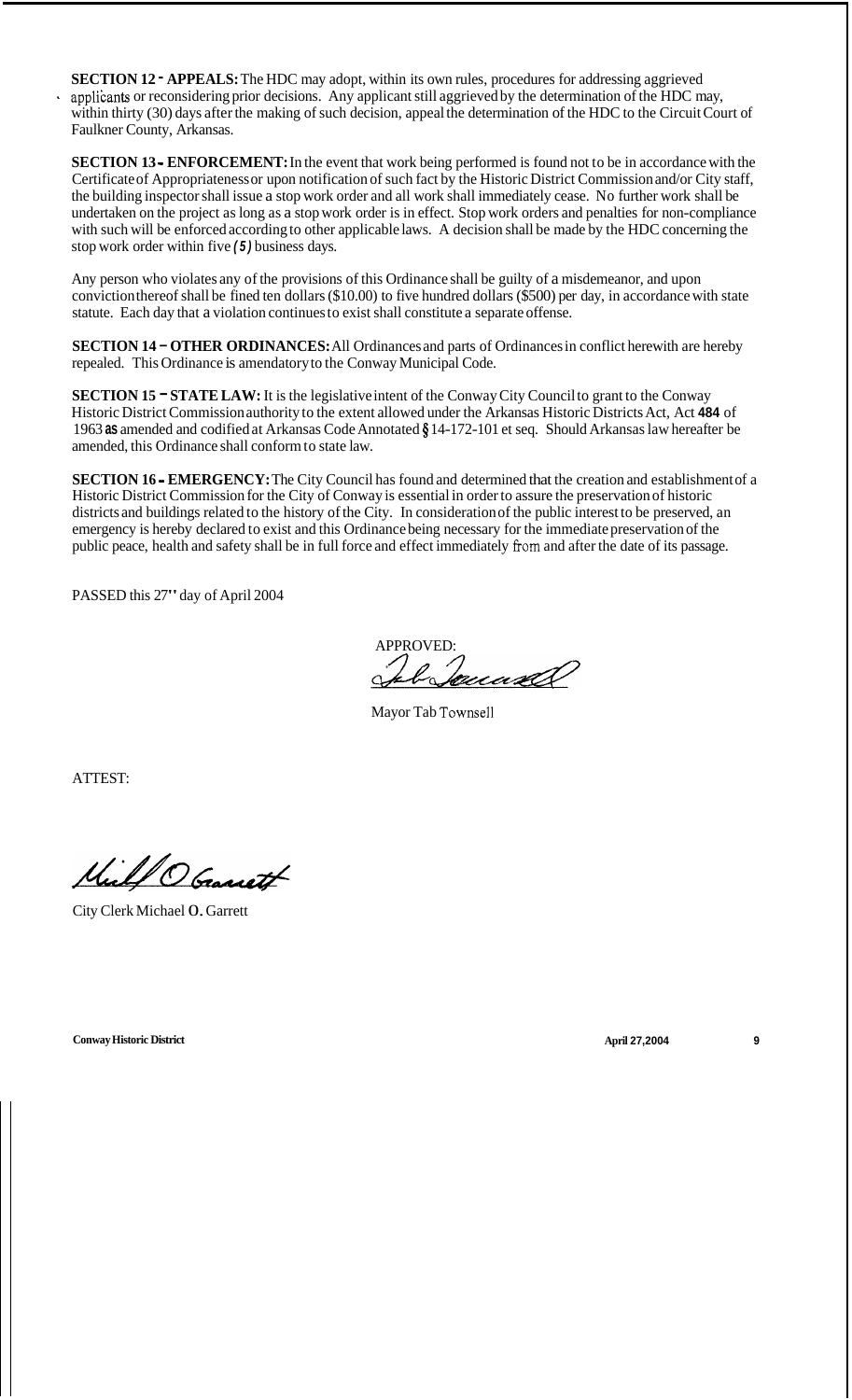# **APPENDIX A**

### **The Secretary of the Interiors Standards of Rehabilitation**

The Standards that follow were originally published in 1977 and revisited in 1990 as part of the Department of the Interior Regulations (36 CFR Part 67, Historic Preservation Certifications). They pertain to historic buildings of all materials, construction types, sizes, and occupancy and encompass the exterior and the interior of historic buildings.

The standards also encompass related landscape features and the building's site and environment **as** well **as** attached adjacent or related new construction. The Standards are to be applied to specific rehabilitation projections in a reasonable manner, taking into consideration economic and technical feasibility.

### **Historic Guidelines**

- 1. Property shall be used for its historic purpose or be placed in a new use that requires minimal change to the defining characteristics of the building and its site and environment.
- 2. The historic character of property shall be retained and preserved. The removal of historic materials or alteration of features and spaces that characterize a property shall be avoided.
- 3. Each property shall be recognized **as** a physical record of its time, place, and use. Changes that create a false sense of historical development, such as adding conjectural features or architectural elements fiom other bui8ldings, shall not be undertaken.
- **4.** Most properties change over time; those changes that have acquired historic significance in their own right shall be retained and preserved.
- *5.* Distinctive features, finishes, and construction techniques or examples of craftsmanship that characterize a property shall be preserved.
- 6. Deteriorated historic features shall be repaired rather *than* replaced. Where the severity of deterioration requires replacement of a distinctive feature, the new feature shall match the old design in color, texture, and other visual qualities and, where possible, materials. Replacement of missing features shall be substantiated by documentary, physical, or pictorial evidence.
- 7. Chemical or physical treatments, such as sandblasting, that cause damage to historic materials shall not be used. The surface cleaning of structures, if appropriate, shall be undertaken in the gentlest means possible.
- 8. Significant archaeological resources affected by a project shall be protected and preserved. If such resources must be disturbed, mitigation measures shall be undertaken.
- 9. New additions, exterior alterations, or related new construction shall not destroy historic materials that characterize the property. The new work shall be differentiated from the old and shall be compatible with the massing, size, scale, and architectural features to protect the historic integrity of the property and its environment.
- **10.** New additions and adjacent or related new construction shall be undertaken in such a manner that if removed in the future, the essential form and integrity of the historic property and its environment would be unimpaired.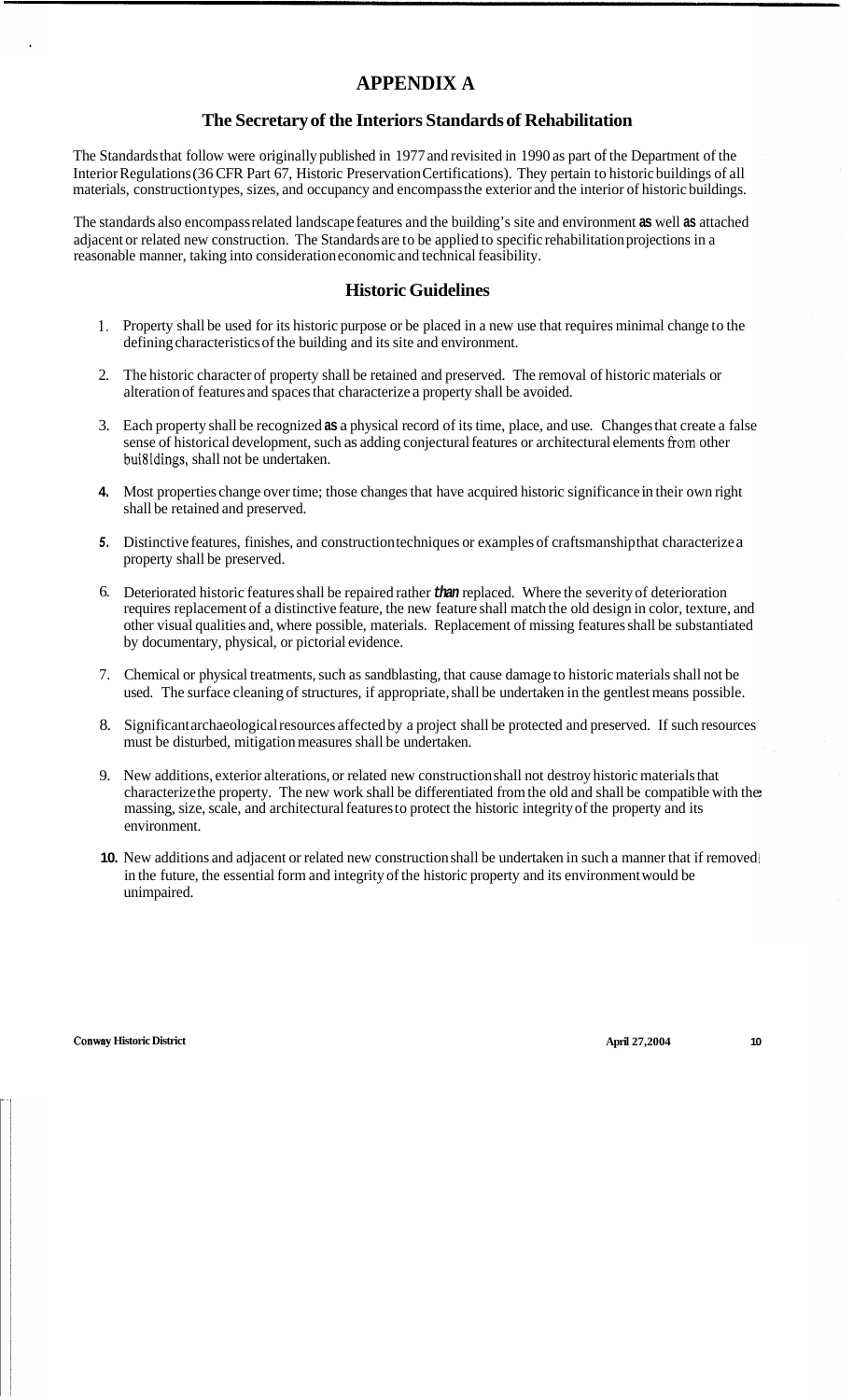## **APPENDIX B**

### **Boundary Description for the Asa P. Robinson Historic District**

Starting at a point at the centerline of Faulkner Street 150.0' north of the centerline of Prince Street; thence south along the centerline of Faulkner Street to the centerline of Prince Street; thence east along the centerline of Prince Street a distance of 186.0'; thence south along the eastern boundary of the western half of block 25 Robinson's plan a distance of 640.0' to the centerline of Caldwell Street; thence west along the centerline of Caldwell Street a distance 220.0' to the centerline of the western offset of Faulkner Street; thence south along the centerline of Faulkner Street to the centerline of Robinson Avenue a distance of 680.0'; thence west along the centerline of Robinson Avenue to the centerline of Center Street a distance of 359.0'; thence south along the centerline of Center Street a distance of 170.0'; thence west across lot 15 block 32 Robinson's plan a distance of 193.5'; thence south along the eastern boundary of lot 3 block 32 Robinson's plan a distance of 20.0'; thence west along the southern boundary of lot 3 block 32 Robinson's plan to centerline of Ash Street a distance of 193.5'; thence south along the centerline of Ash Street a distance of 140.0'; thence west to the centerline of Davis Street a distance of 387.0'; thence north along the centerline of Davis Street a distance of 95.0'; thence west along the southern boundary lot 4 D.O. Harton subdivision block 38 Robinson's plan a distance of 180.0'; thence south along the eastern boundary of lot 20 D.O. Harton subdivision block 38 Robinson's plan a distance of 250.0'; thence west along the southern boundary of lot 20 D.O. Harton subdivision block 38 Robinson's plan a distance of 219.0'; thence north along the western boundary of lot 20 D.O. Harton subdivision block 38 Robinson's plan a distance of 300.0'; thence west along the southern boundary of lots 21, 22  $\&$ 23 D.O. Harton subdivision block 38 Robinson's plan a distance of 180.0' to the centerline of Mitchell Street; thence south along the centerline of Mitchell Street a distance of 145.0'; thence west along the southern boundary of lots 1,2 & 3 block 42 Robinson's plan a distance of 579.0' to the centerline of Watkins Street; thence north along the centerline of Watkins Street to the centerline of Robinson Avenue a distance of 345.0'; thence west along the centerline of Robinson Avenue a distance of 159.75'; thence north along the western boundary of lot **5** block 45 Robinson's plan a distance of 345.0'; thence continuing north to the centerline of Caldwell Street a distance of 335.0'; thence west along the centerline of Caldwell Street a distance of 20.25'; thence north along the western boundary of lot *5-C* block 44 Robinson's plan a distance of 176.25'; thence east along the northern boundary of lot *5-C* block 44 Robinson's plan a distance of 180.0' to the centerline of Watkins Street; thence east along the northern boundary of lots 7 & 8 block 40 Robinson's plan a distance of 579.0' to the centerline Mitchell Street; thence south along the centerline of Mitchell Street a distance of 12.5'; thence east along the northern boundary of lots 20, 19, 18, 17, 16, 15, 14, 13, 12 & 11 block 36 112 Robinson's plan a distance of 579.0' to the centerline of Davis Street; thence north along the centerline of Davis Street a distance of 694.25'; thence east along the northern boundary of lots 180-C& 180-D Stermer's replat Fiddler's survey a distance of 230.0'; thence north along the western boundary of 180E Stermer's replat Fiddler's survey a distance of 173.0'; thence east along the northern boundary of lot 180E Stermer's replat Fiddler's survey a distance of 50.0'; thence south along the eastern boundary of lot 180E Stermer's replat Fiddler's survey a distance of 181.0'; thence east along the northern boundary of lot 179 Fiddler's survey a distance of 100.0';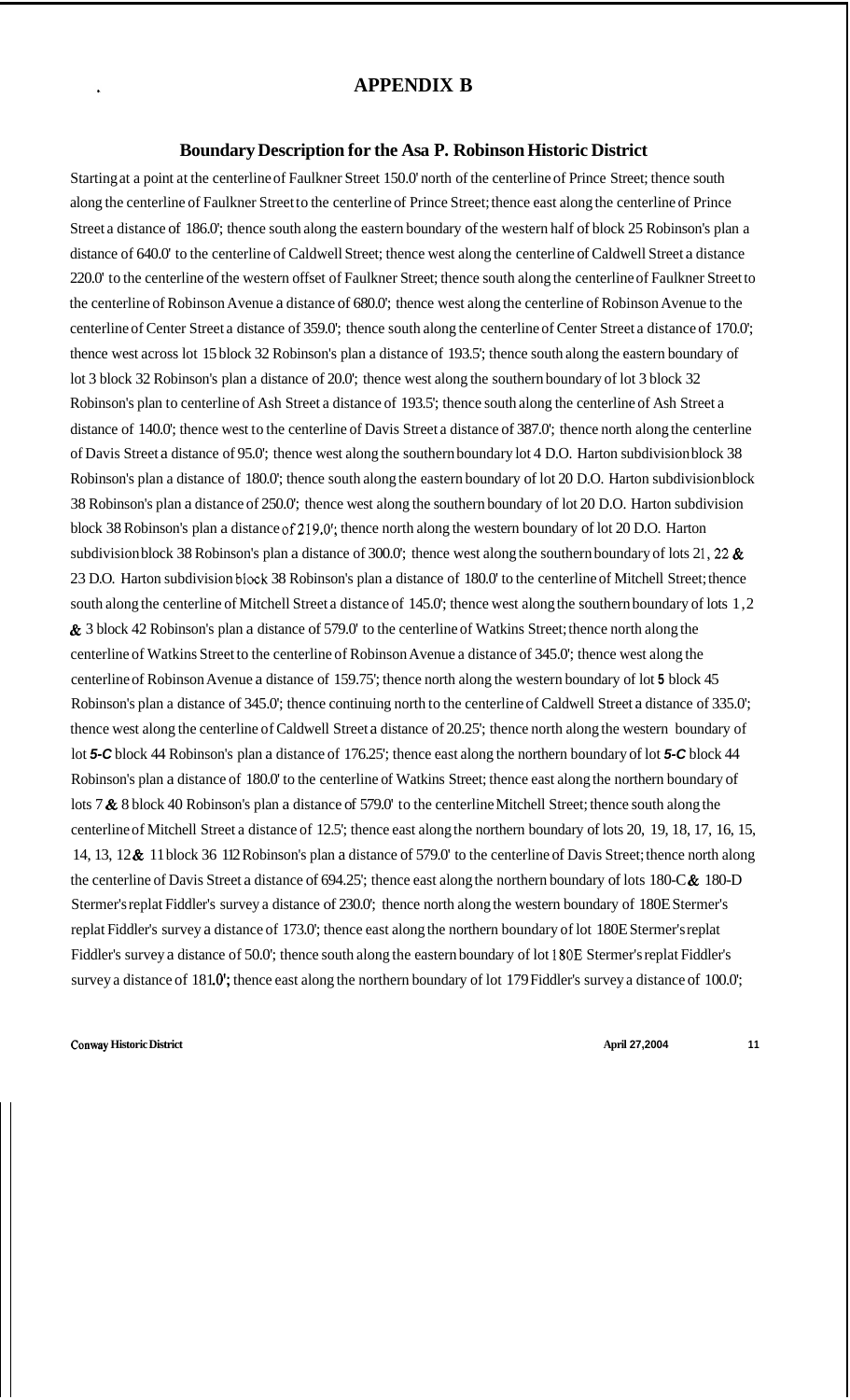thence north along the western most boundary of lot 177-A Fiddler's survey a distance of 97.0'; thence east along the northern most boundary of lot 177-A Fiddler's survey a distance of **140.0';** thence south along the western boundary of lot **234-B** Fiddler's survey a distance of 30.0'; thence east along the southern boundary of **234-B** Fiddler's survey a distance of 80.0'; thence south along the easternmost boundary of lot 177-A Fiddler's survey a distance of 127.0'; thence east along the northern boundary of lot **233** Fiddler's survey a distance of 190.0' to the centerline of Clifton Street; thence east a distance of **350.0'** to the point of beginning.

Notes:

.

**1.** If a description approximates the location of a property line, it is assumed to be on that property line.